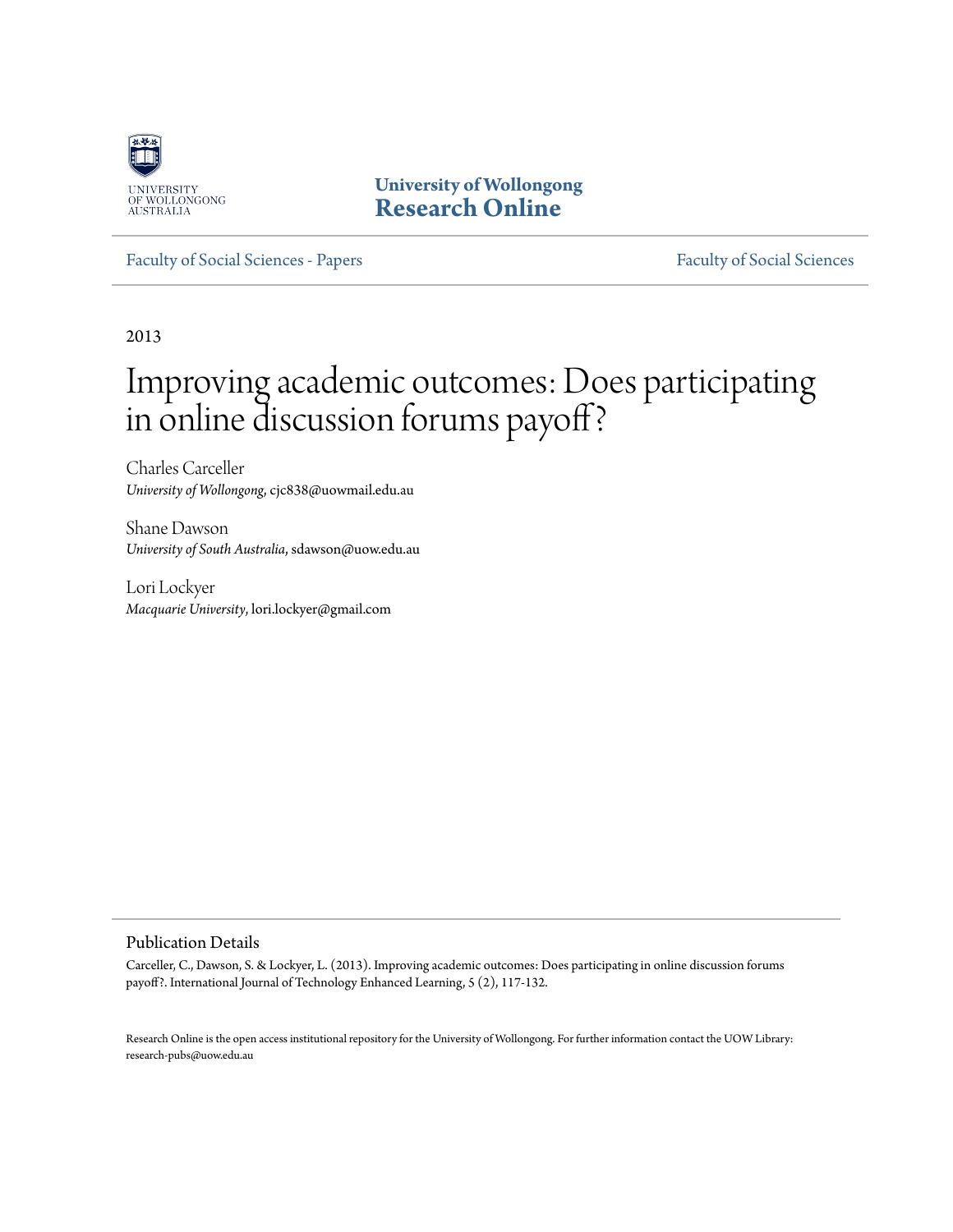# Improving academic outcomes: Does participating in online discussion forums payoff?

## **Abstract**

This paper reports on a study investigating the potential relationship between a student's discussion forum activity and their academic performance. The study also examined the influence of the delivery method (i.e. blended or fully online) on the impact that forum participation may have on a student's final mark. To address these aims, student forum participation data and teaching delivery method were extracted from the universities Learning Management System (LMS). The analysis identified that students who actively participate in their teaching unit's discussion forum are more likely to achieve a higher final mark than those that do not participate. It was also observed that the resulting effect of participation in a teaching unit's online discussion forum was greater for a blended delivery modal than for fully online teaching units. This study affirms how learning analytics data derived from online discussion forums can be proactively applied to enhance teaching and learning practice.

#### **Keywords**

academic, outcomes, does, discussion, improving, payoff, participating, forums, online

#### **Disciplines**

Education | Social and Behavioral Sciences

#### **Publication Details**

Carceller, C., Dawson, S. & Lockyer, L. (2013). Improving academic outcomes: Does participating in online discussion forums payoff?. International Journal of Technology Enhanced Learning, 5 (2), 117-132.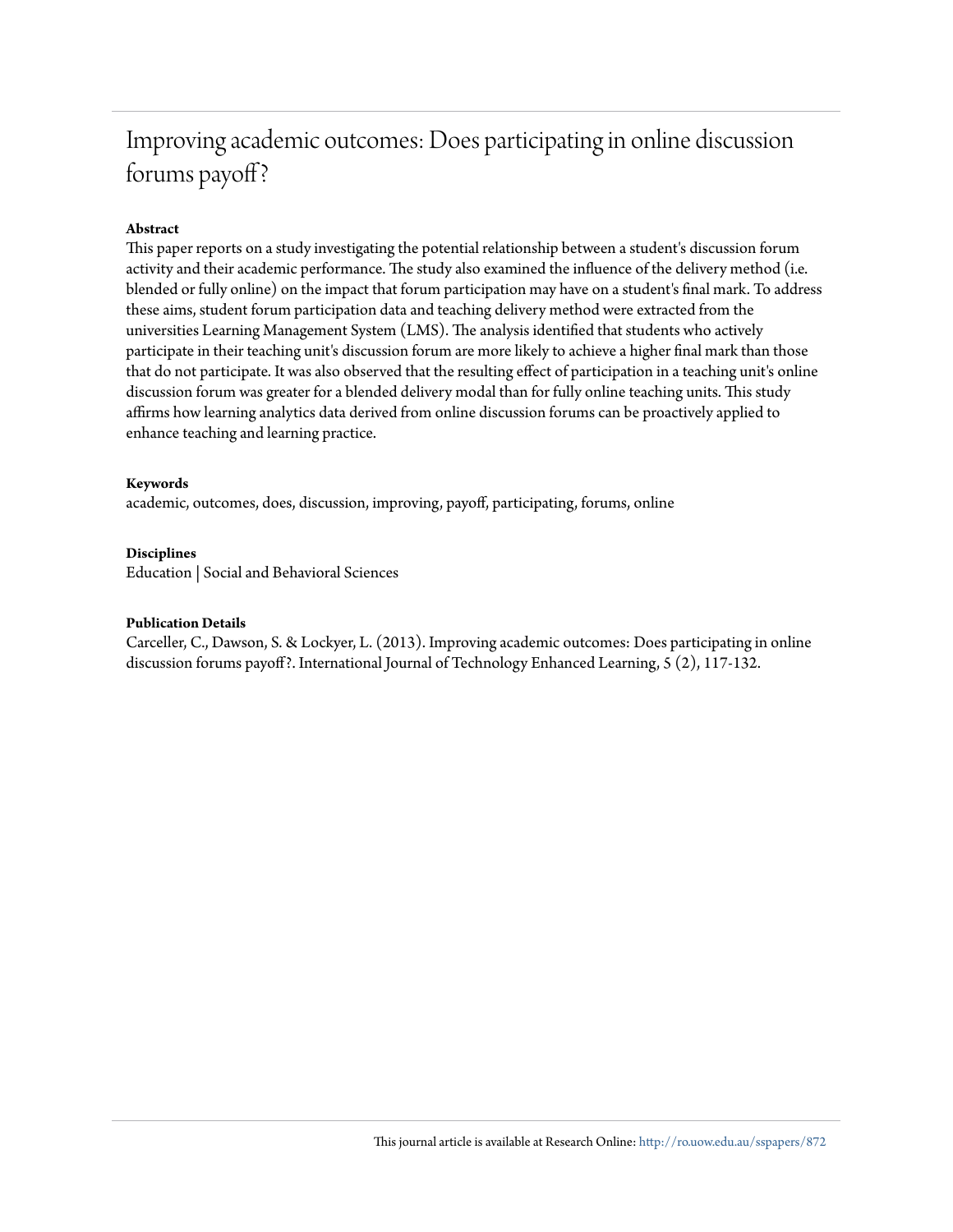# **Improving Academic Outcomes: Does Participating in Online Discussion Forums Payoff?**

Charles Carceller\*

School of Education, Faculty of Social Sciences University of Wollongong Wollongong, NSW, 2522, Australia E-mail: charles\_carceller@uow.edu.au \*Corresponding author

Shane Dawson Learning and Teaching Unit University of South Australia GPO Box 2471 Adelaide, South Australia, 5001, Australia E-mail: Shane.Dawson@unisa.edu.au

Lori Lockyer School of Education, Faculty of Human Sciences Macquarie University Balaclava Road, North Ryde, NSW, 2109, Australia E-mail: lori.lockyer@mq.edu.au

**Abstract:** This paper reports on a study investigating the potential relationship between a student's discussion forum activity and their academic performance. The study also examined the influence of the delivery method (i.e. blended or fully online) on the impact that forum participation may have on a student's final mark. To address these aims, student forum participation data and teaching delivery method were extracted from the universities learning management system (LMS). The analysis identified that students who actively participate in their teaching unit's discussion forum are more likely to achieve a higher final mark than those that do not participate. It was also observed that the resulting effect of participation in a teaching unit's online discussion forum was greater for a blended delivery modal than for fully online teaching units. This study affirms how learning analytics data derived from online discussion forums can be proactively applied to enhance teaching and learning practice.

**Keywords:** Learning Analytics, Online Discussion Forum, Academic Achievement, Social Network, Social Capital, Online Learning, Blended Learning, Higher education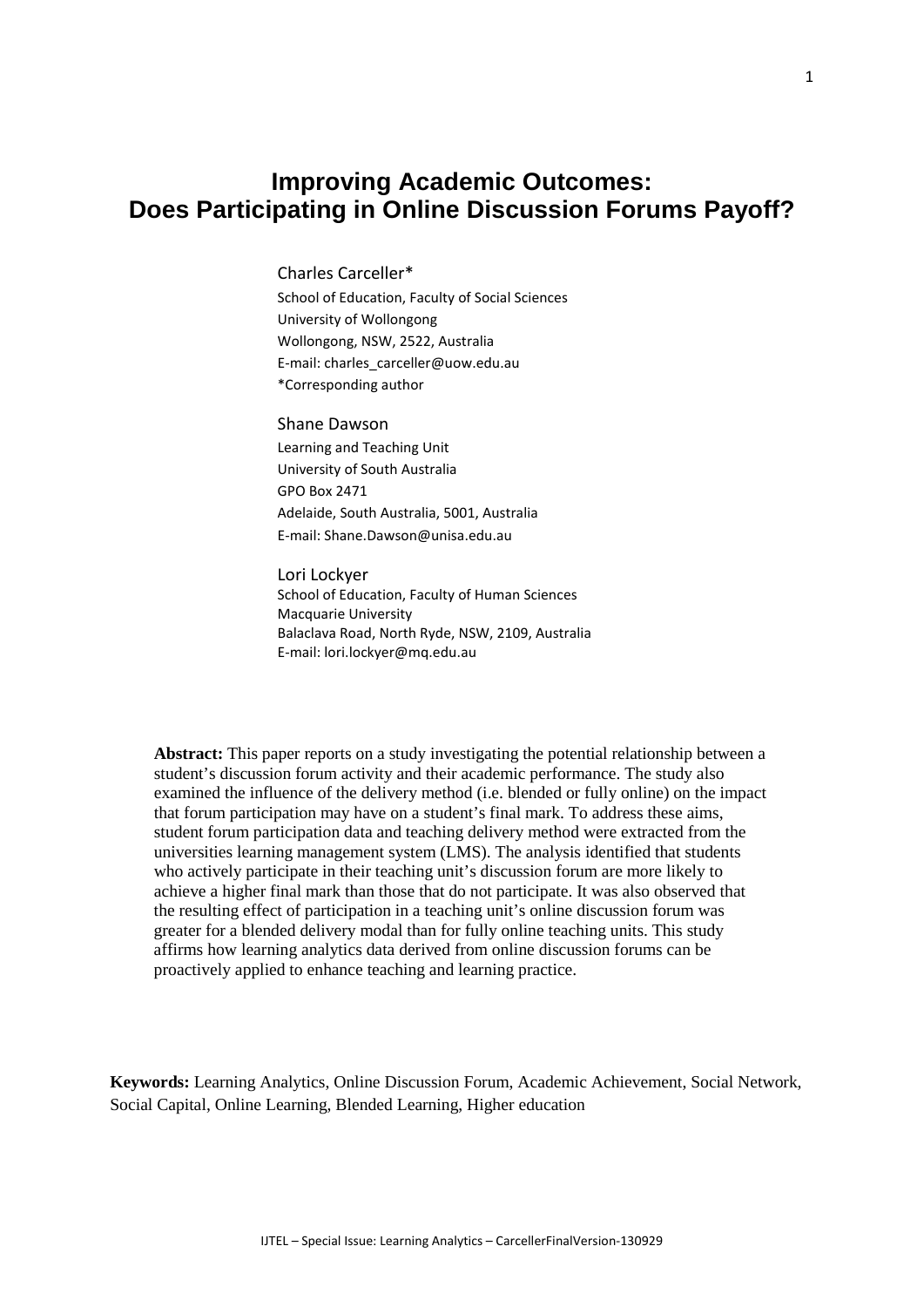## **1. Introduction**

There is international consensus that a nation's future economic and social progress will be determined by the reach, quality and performance of that nation's higher education system (Marginson, 2008, Freeman, 2004). This reliance on higher education to develop a globally competitive workforce is well reflected in policy documents calling for increased undergraduate completions in order to position each country more competitively in the globalised economy (OECD, 2012). To meet these goals a variety of strategies including increasing overall student numbers, reducing attrition rates and linking accountability to performance levels have been proposed (OECD, 2012). Many universities have also reevaluated their teaching models and are taking a more flexible approach to the problem by utilising information and communication technologies (ICT's) and online education to promote greater flexibility in study options and therefore increase student enrolment numbers and completion rates (Johnson et al., 2012).

Over the past decade there has been a substantial shift in the academy surrounding the perception of the quality of online or distance education. The past premise that distance education was inferior to more traditional models was largely based on the lack of opportunity afforded to students to engage in active discussions and peer to peer interactions (Allen and Seaman, 2011, Russell, 2013). However, with the increase in adoption and sophistication of information and communication technologies (ICTs) and the enterprise wide learning management system there is now a multitude of resources and tools that serve to promote and foster more social learning pedagogies. The effectiveness of teaching models incorporating online learning has been well documented in The US department of education report (Means et al., 2010) on evidence-based practice in online learning. The report demonstrates that on average students undertaking online learning performed better (as determined by grade) than students solely receiving face-to-face instruction. For online models of education delivery the integration of synchronous and asynchronous communication tools such as the discussion forum are now seen as essential for promoting student-to-student interactions.

The integration of more socially oriented pedagogical practices, delivered or supplemented through more flexible online modalities is important for improving educational outcomes (Means et al., 2010). The level and type of social relationships a student fosters has a significant impact on educational outcomes. For example Tinto's (1997) study noted that an increase in social interaction with peers can result in decreased attrition rates. Similarly, Richard Light (2001) maintained that the degree of student's participation in small study groups served as a significant predictor of academic achievement. Although Tinto's and Light's research lies in on-campus based models their work demonstrates the importance of network relationships for student learning. In the online learning environment, Morris, Finnegan, and Wu (2005) identified that a significant relationship exists between student time on discussion forum activities and overall academic performance. The use of online discussion forums within a learning environment provides students with greater opportunity to establish and maintain relationships with their peers. Consequently, it becomes necessary to understand the role that participation in online discussion forums plays across different models of instruction.

Learning analytics provides one approach to enable teaching staff to monitor student engagement, progression and support, and identify students at greatest risk of non-completion. In the context of a social learning pedagogy, learning analytics have been used to identify perceived sense of community (Dawson, 2008), participation and social connections (Fournier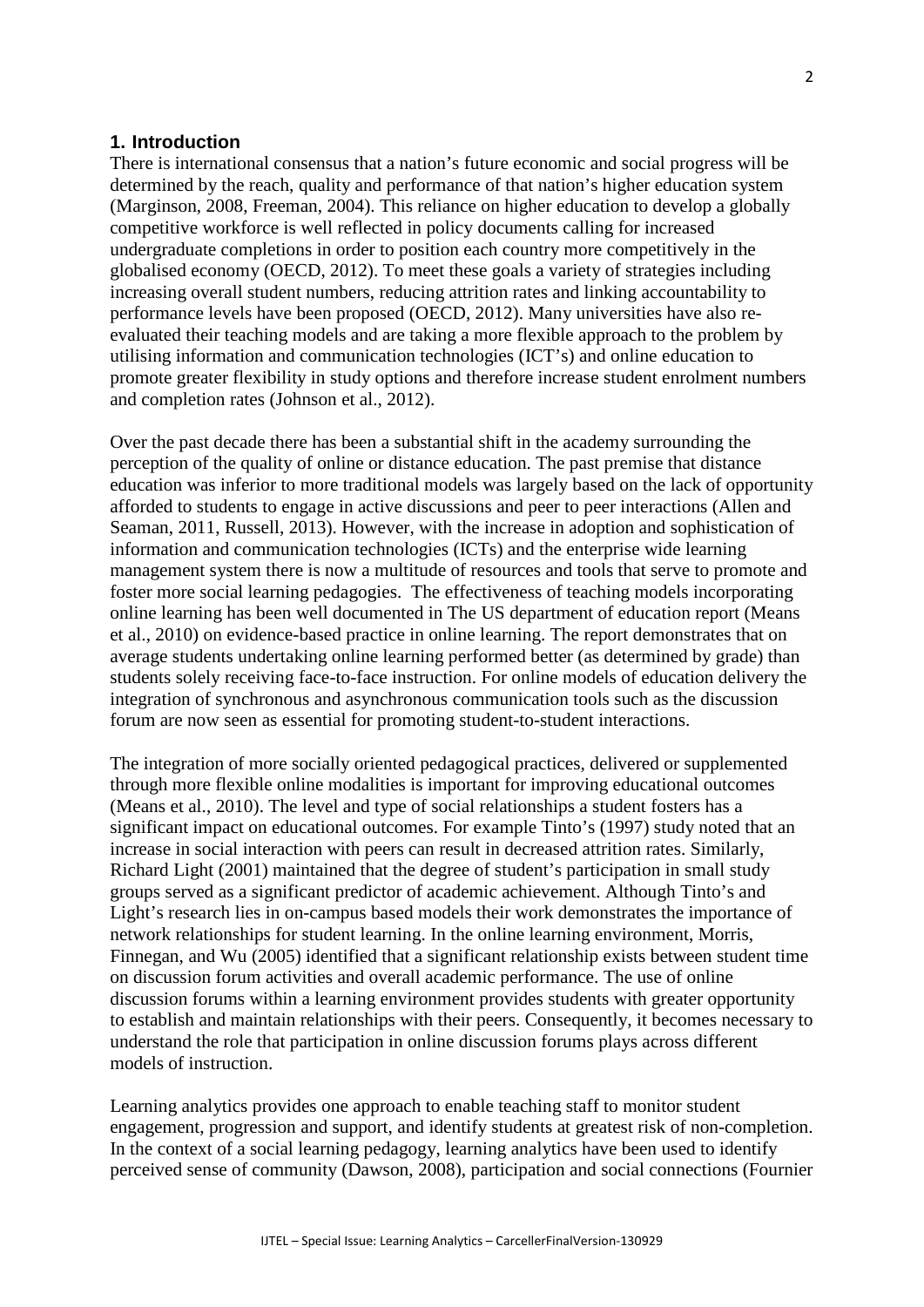et al., 2011) and identify disconnected students and patterns of student-to-student communication (Macfadyen and Dawson, 2010). The data gathered can guide the use of limited resources allowing faculty to customise instruction (Campbell et al., 2007) and improve teaching and learning environments (Ferguson, 2012, Johnson et al., 2012).

The focus for this study was solely on student active participation in the online discussion forum rather than examining the nature or quality of the relationships. Section 2 presents a review of the related works in the areas of learning analytics, social network theory and social capital. Section 3 presents an overview of the methodology of the study. Section 4 details the results of the study and Section 5 presents what, if any, impact online discussion forum activity may have on the student's final mark for fully online and blended teaching units. Section 6 presents the conclusion with implications for teaching and learning practice.

# **2. Review of the Literature**

#### *Learning Analytics*

As universities move to increase student numbers there will be increased pressure placed upon infrastructure, support resources and academic workload (e.g. room size, timetabling, technical support, marking, etc.). To address these challenges while supporting greater student enrolments, universities are increasingly relying on ICTs for the delivery of content and to provide more flexibility and opportunities for students to engage with both peers and faculty (Bates, 2000). The use of ICTs is becoming ubiquitous in both online and blended models of higher education (Anderson et al., 2010), and is well anticipated to continue as a strategy for universities to meet the flexible learning demands of an increasingly diverse and mobile student cohort while establishing greater enrolment capacity. Learning analytics drawing on the user data evolving from the online learning environment will serve as a valuable tool to support teaching staff in understanding the impact of their learning activities and to proactively support students in their learning endeavours.

Learning analytics describes a method for gathering and analysing learning related data to provide insight and optimise the learning processes (Long and Siemens, 2011). Following the 1<sup>st</sup> International Conference on Learning Analytics and Knowledge (2011) the formal definition of Learning Analytics was established, as "…"the measurement, collection, analysis and reporting of data about learners and their contexts, for purposes of understanding and optimising learning and the environments in which it occurs". The analysis of data from different elements of online learning has identified that there are patterns of engagement that are reflected in academic outcomes. These include patterns that identify perceived sense of community (Dawson, 2008), participation and social connections (Fournier et al., 2011) disconnected students and student-to-student communication (Macfadyen and Dawson, 2010). Learning analytics data and methods can be employed to identify the potential impact of the socialising efforts of active participation in the online discussion forum on the student's final mark. Additionally, this learning and teaching data can be related back to the employed pedagogical model to examine for differences between online and blended modes of delivery. As such, this information can guide teaching and learning practices by providing insight into the role online discussion forums play in both online and blended modes of delivery. In this context, universities can use learning analytics to assist teachers in understanding and monitoring pedagogical practices that are designed to build student social relationships and actively engage students in their learning environment.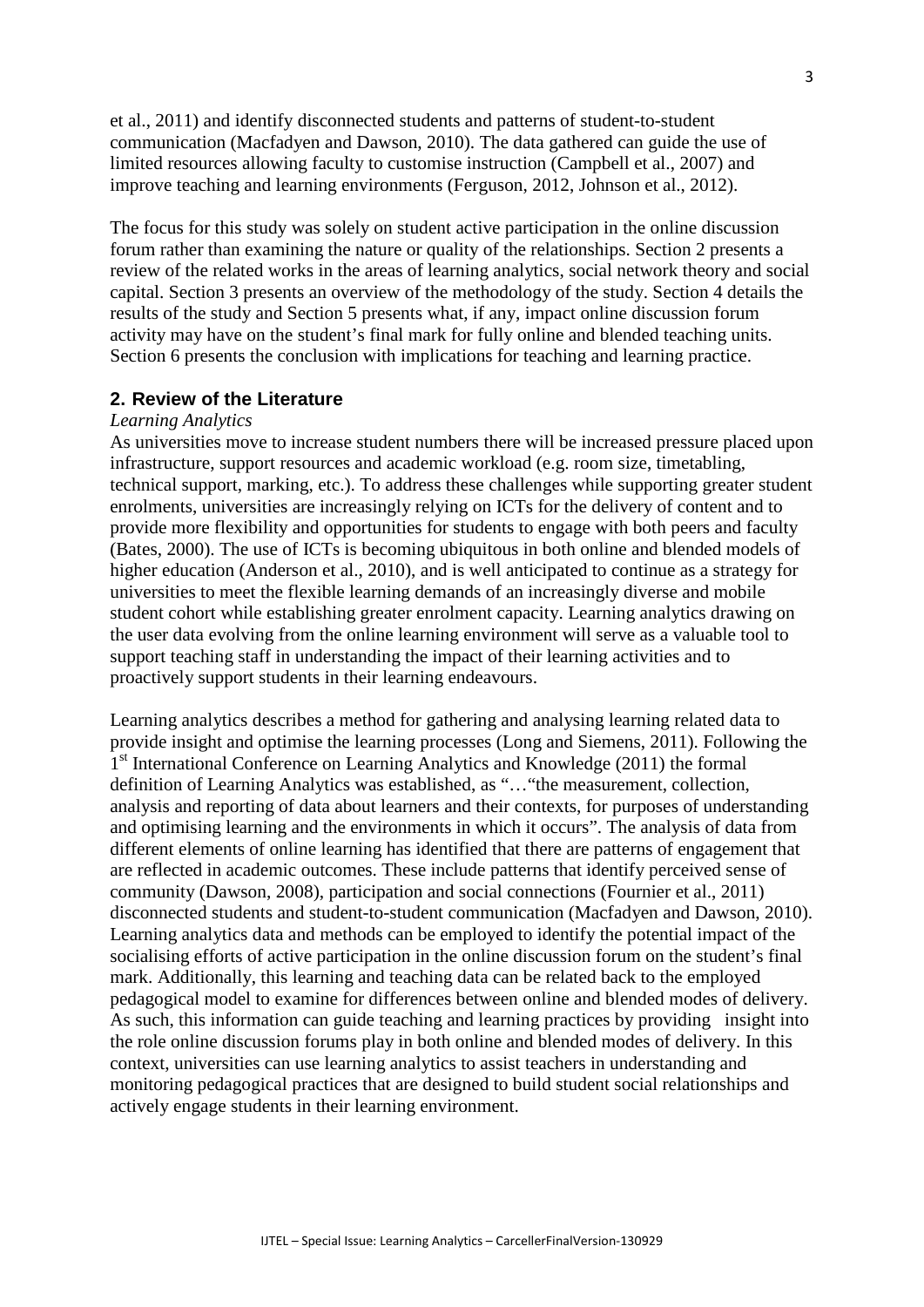### *Social Network Theory and Social Capital*

In an educational context, social networks can be used to describe the types of relationships students establish within a learning network. These relationships can be a rich source of informational, instrumental or emotional support and have been shown to heavily influence student academic achievement. The social and academic benefit derived from well-established social ties has been well demonstrated for both offline and online education contexts. For instance, with traditional on-campus education Tinto (1975) and Light (2001) indicate that students who are engaged and socially interactive are more likely to successfully complete their studies than their less interactive peers. In online education, Wozniak (2005) identified that a significant relationship exists between student completion rates from increased peer interaction and support.

Social network theory provides a framework that links individual relationships and social structure to access and control over information (Burt, 1992, Haythornthwaite, 1996). These relationships are a rich source of resources that can be of a material or non-material nature. By introducing social network theory we acknowledge that the individual' relationships (ties) provide significant access to a broader pool of resources that can be drawn upon to facilitate learning and ultimately enhance academic achievement. Lin (2001) argues that the technologies of social media (like those of the online discussion forum) provides an increased and continuous opportunity for individuals to establish and maintain relationships. Through this increased connectivity an individual can rapidly extend their network and strengthen and reinforce established relationships. The strength and quantity of established relationships dictate an actor's access to resources, such as information, guidance and support. In the education context these are resources and support structures that can assist a student in their academic endeavours (Sparrowe et al., 2001).

An individual's capacity to access resources is central to the concept of social capital. Lin defines social capital "…as resources embedded in one's social networks, resources that can be accessed or mobilized through ties in the network" (Lin, 2001), and that these "social resources can then generate a return" (Lin, 2008). Bourdieu (1986) describes social capital as a function of the individual, while Coleman (1990) looks upon the concept of social capital consisting of aspects of both social structure and the actions of individuals within that structure. In moving from a focus on the individual to community, Putnam (1993) relates social capital to attributes of the community with specific and interrelated elements; trust, norms, and networks. Social capital has been defined in many ways and multiple definitions persist, but they all share a common attribute; that is the source of social capital lies in the relationships established by an individual within a specific social structure. Like other forms of capital, social capital can be described as the resources that an individual has access to directly or indirectly through their social relationships.

These definitions describe social capital as having both an 'individual' and 'collective' component (Newton, 1997, Lin, 1982), bringing together the individual and collective aspects associated with the control and use of resources. Individual aspects of social capital relate to the number of resources that an individual has access to from the pool of resources available within the network. While collective aspects of social capital are seen as a characteristic of the entire group (i.e. resources, functioning social control, system of trust, etc.), and represents the 'collective' resources and attitude as a whole and cannot be created by an individual. These resources are embedded in the network and may be accessed or mobilised by the group or individuals within the group for an expected return. Thus in this context, the level of social capital or the relational connections an individual establishes through their participation in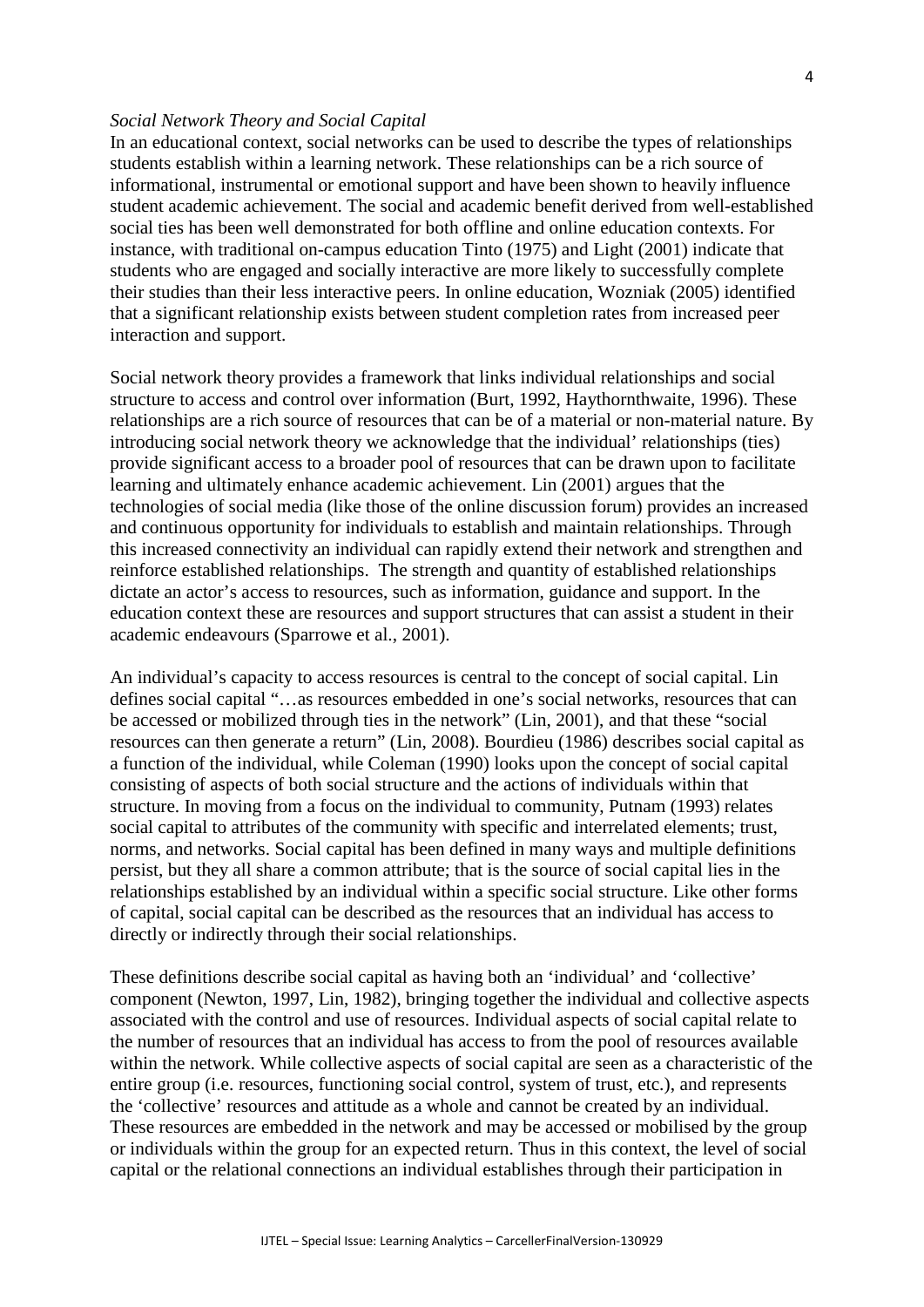their online discussion forum can ultimately aid their progression through their academic career.

Social capital comes in different forms and is not always interchangeable. The reputation, trust and resulting relationship develops as the level of social engagement increases gradually from superficial to more intimate levels of exchange (Altman and Taylor, 1973). Lin's (2008) network-based theory of social capital recognises these varying patterns of social exchange and delineates them into three layers categorised as: the outer layer, the intermediary layer and the inner most layer. Each layer is differentiated by the level of intensity and reciprocity of the relationships.

The outer layer is characterised by its 'collective' qualities of shared membership and identity (e.g. institution, faculty or class) whether individuals interact or not amongst themselves. When individuals do interact these relationships are characterised by interactions that are general and non-intimate but provide the individuals with a sense of belonging. The intermediary layer is characterised by relationships that share information and resources, while the inner most layer sees the relationships as closer and more intimate and the individuals provide each other with mutual support (i.e. an intimate relationship) and an implied obligation to reciprocate (Lin, 2008). Each layer results in a different type of social capital and provides access to different types of resources that can be of significant value in our lives.

Thus, social capital refers to the notion of building and maintaining the social relationships that can assist us to achieve our desired goals and objectives (Kennan and Hazleton, 2006). Based on Lin's (2001) view of social capital the achievement of individual goals and objectives is dependent upon two key factors. Firstly, the individual needs to be aware of the collective resources that exist. If an individual is not aware of the resources embedded in the network then they are unlikely to try to access the resources available from the relationships. Secondly, access to the resources is dependent on having sufficient skills and resources to access them. It is this potential of 'social capital' and how students may develop and access the embedded resources of their learning networks through participation in their online discussion forum that holds great potential.

Research into online discussion forums is plentifully and has explored many facets including promoting student engagement (Jahnke, 2010), sense of community (Davies and Graff, 2005, Rovai, 2002, Dawson, 2006), completion rates (Wozniak, 2005) and perceived learning (Picciano, 2002). Online discussion forums are designed to build and maintain students' academic relationships with peers and teachers, and while studies (Morris et al., 2005, Davies and Graff, 2005, Wang and Tucker, 2001, Palmer et al., 2008, Dawson, 2010) have looked at discussion forum activity and its impact on marks, there has not been research to identify whether this relationship holds across online and blended modes of delivery and the significance of the comparison between the two. To date there has been minimal research on the relationships between participating in online discussion forums at university and the role participation plays in both online and blended modes of delivery to increase access to social capital.

This study uses learning analytics from the online discussion forum from both online and blended teaching units to examine if participation in the online discussion forum provided access to social capital, which can then be used to access resources to support the student's academic outcomes. This research will help better understand how learning analytics can be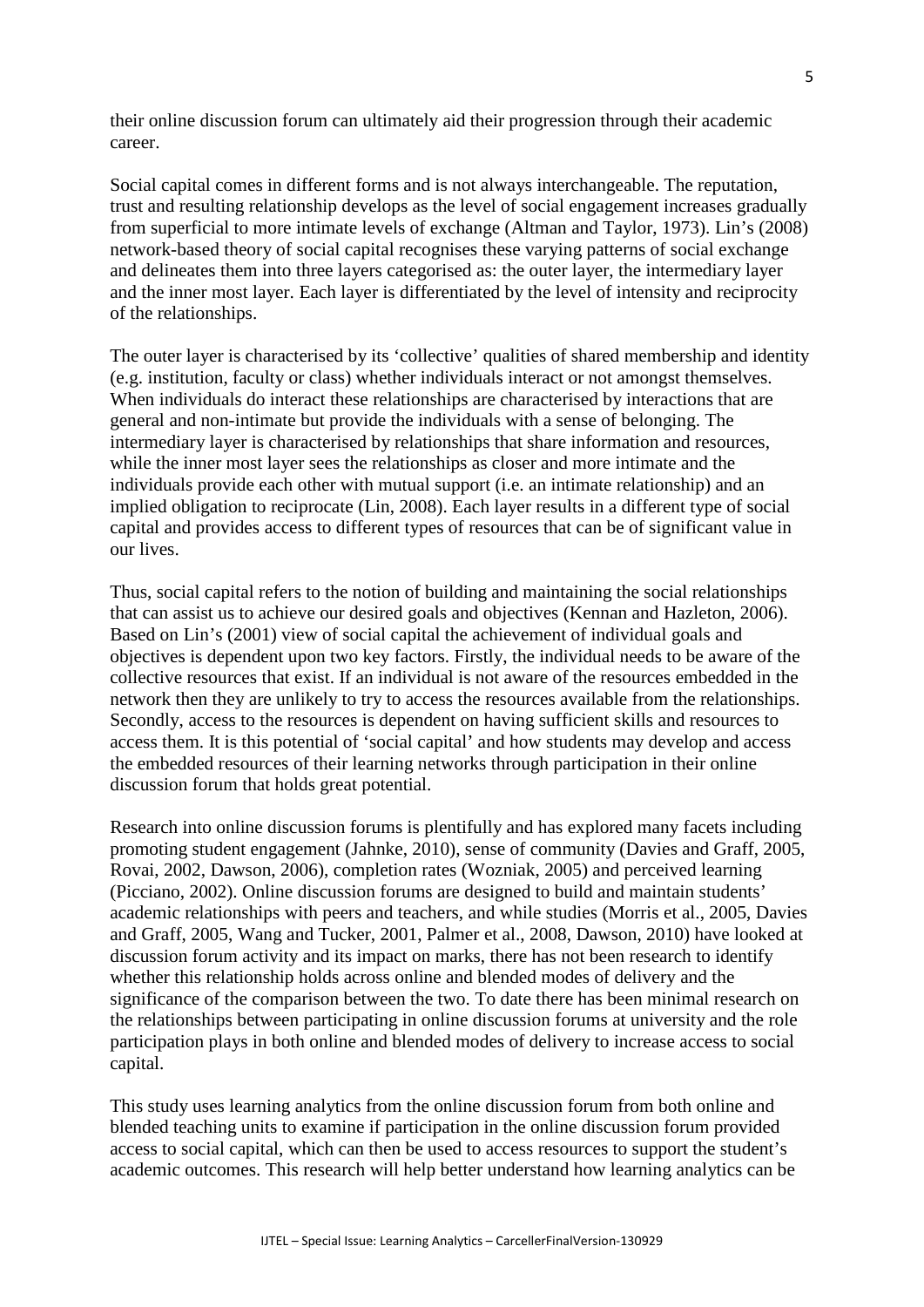employed to analyse social relationships in both online and blended teaching modes and the influence these relationships have on a student's academic outcome. This will provide the opportunity to further develop pedagogical practices to better facilitate and support students in the development of relationships to support their academic endeavours.

# **3. Methodology**

# *Research Objectives and Questions*

The study aimed to determine if an association existed between a student's active participation in the online discussion forum and their final mark for that teaching unit. Specifically, the research addresses the following questions:

- *Does a student's active participation in the online discussion forum influence their final mark for that teaching unit?*
- *Does the teaching unit delivery method influence the impact that participation in the discussion forum has on the teaching unit final mark?*

For the purposes of this study, active participation in the online discussion forum is defined as a student who has at least posted a message or replied to an existing message. Participation was purely based on a post or reply interaction, the content, size of the message, etc. were not examined. Online teaching units are defined as units of study that are delivered fully over the Internet as a substitute to face-to-face instruction. Blended teaching units are those units of study that have combined face-to-face and online instruction. Only those teaching units incorporating an online discussion forum, either as a required or optional component of instruction, were selected for the study. The online discussion forum allows asynchronous group text-based communication and constitutes the main communication tool in the LMS.

# *Context*

The data for the study is drawn from a large Canadian metropolitan university with approximately 45,000 students and in excess of 800 teaching units, adopting an online discussion forum at the time of research. The teaching units were approximately 13 weeks in duration and delivered either as fully online or blended formats. The class sizes varied, with approximately 30% of the classes with fewer than 15 students, 65% with 15-79 students per class and 5% with more than 80 students per class.

The sample for this study came from 300 teaching units in the Faculty of Arts. Twenty of these courses were delivered in a fully online modality the remaining 280 units were via a blended model. The study population comprised of students completing the teaching unit (still officially enrolled at the end of the semester) to whom a final mark was awarded (excluding grades of 0) resulting in a sample size of  $N_{\text{total}} = 12,901$  (1<sup>st</sup> year = 4,502, 2<sup>nd</sup> year = 3,143, 3<sup>rd</sup> year = 4,094,  $4<sup>th</sup>$  year = 1,159 and three post graduate students). Of which 1,458 students participated in online teaching units and 11,443 participated in blended teaching units. The data was analysed using the PASW statistical package for the social sciences formally known as SPSS (SPSS Inc., 2009).

# *Data Collection and Analysis*

The analysis for this study was undertaken to identify if a significant relationship exists between a student's active participation in their online discussion forum and their final academic grade for that teaching unit. This study extracted quantitative data from the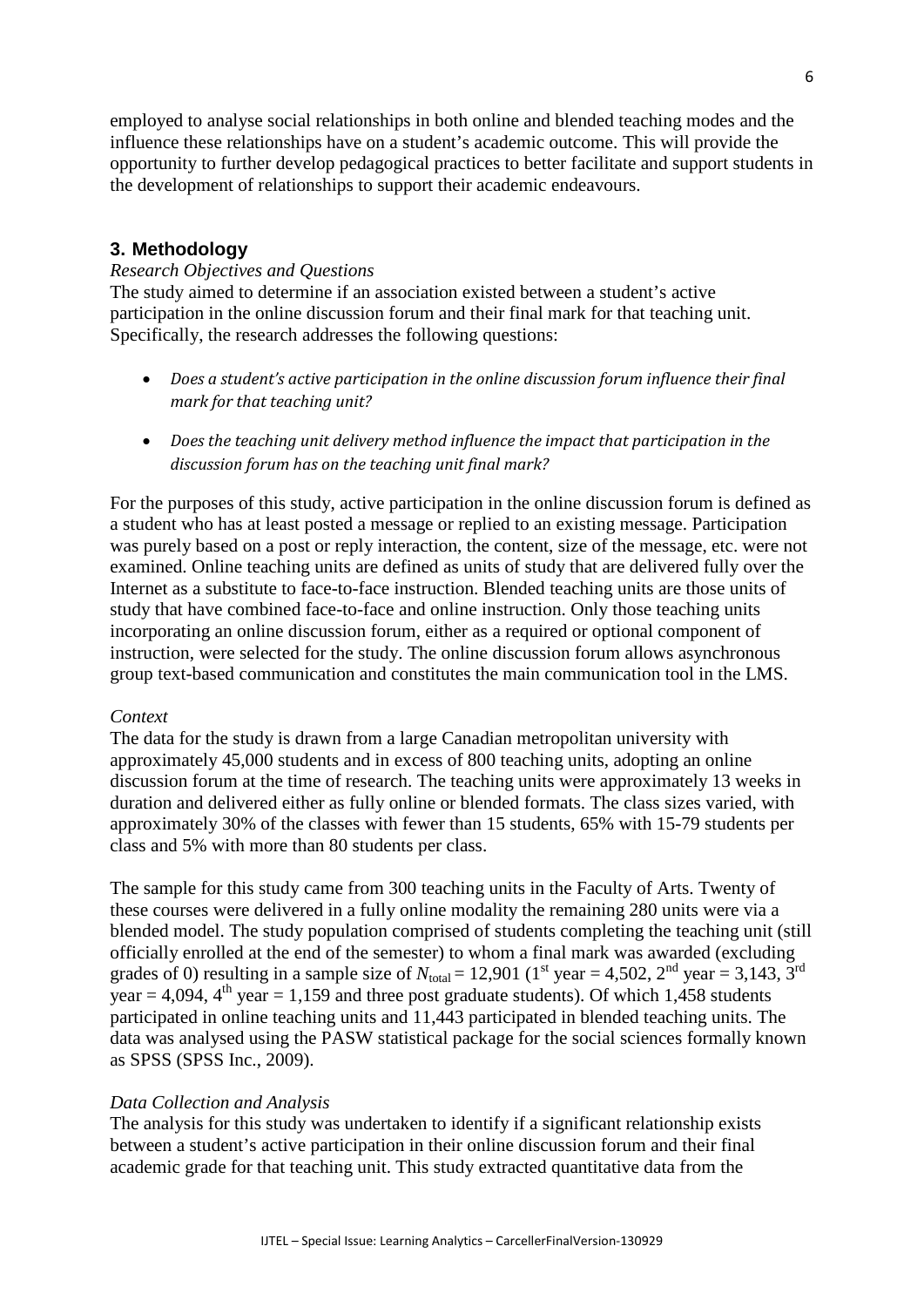universities LMS, which contained details of the student's participation or non-participation in their online discussion forum. The final academic mark, for each student, was collated at the end of the teaching unit for correlations against the forum participation data.

The analysis of this study involves comparing two groups; those that actively participated in their online discussion forum to those that did not. A comparison was made between these two groups and a student's final mark, and how it is related to the teaching units mode of delivery (blended or fully-online). Analysis of the distribution of final mark shows the data for both groups to be negatively skewed and have excess kurtosis. This suggests the nonnormality of the data distribution, so the Mann-Whitney test was used for the analysis of data.

The authors are aware of the ongoing debate regarding the use of parametric or nonparametric statistics in large sample sizes (Micceri, 1989). While the sample size for this study is considered large (greater than 30), and the central limit theorem could be evoked, the authors observed no difference in the findings using both parametric and non-parametric methods. For the purpose of this article only the non-parametric results have been reported.

# **4. Results**

The results of this study are presented in three sections. Section one compares the final academic mark of all students who actively participated in their online discussion forum with those students who did not. Section two provides an analysis of student's final marks and the delivery method of the teaching unit (online or blended). Finally, section three compares final mark, delivery method (online or blended) and active participation in the teaching unit online discussion forum.

#### *Results: Final Mark and Online Participation*

In order to investigate if a difference in final mark existed between those students who actively participated in their online discussion forum and those that did not, a Mann-Whitney test was conducted. Table 1 presents a summary of the results. The findings indicate that the final mark (*Mdn* = 75.00) for those students who actively participated in their teaching unit's online discussion forum was significantly ( $p < .001$ ) higher than those that did not (*Mdn* = 72.00),  $U = 15880857$ ,  $p < .001$ ,  $r = .16$ , with an effect size correlation value between small and medium.

|                             | Active Participation in Discussion Forum |               |  |  |
|-----------------------------|------------------------------------------|---------------|--|--|
|                             | No Participation                         | Participation |  |  |
| $n$ – No. of students       | 8021                                     | 4880          |  |  |
| Median                      | 72.00                                    | 75.00         |  |  |
| Mean                        | 69.46                                    | 73.54         |  |  |
| Range                       | 97                                       | 97            |  |  |
| Minimum                     | 3                                        | 3             |  |  |
| Maximum                     | 100                                      | 100           |  |  |
| <b>Effect Size Measures</b> | Cohen's effect size: $d = 0.32$          |               |  |  |
|                             | Effect size correlation: $r = 0.16$      |               |  |  |

Table 1: Summary results of final mark and discussion forum participation

While the effect size correlation may be interpreted as small to medium effect, this interpretation needs to be put into context. Effect size values are often related to Cohen's (1988) guidelines where values of  $d = 0.20$  can be considered 'small',  $d = 0.50$  are medium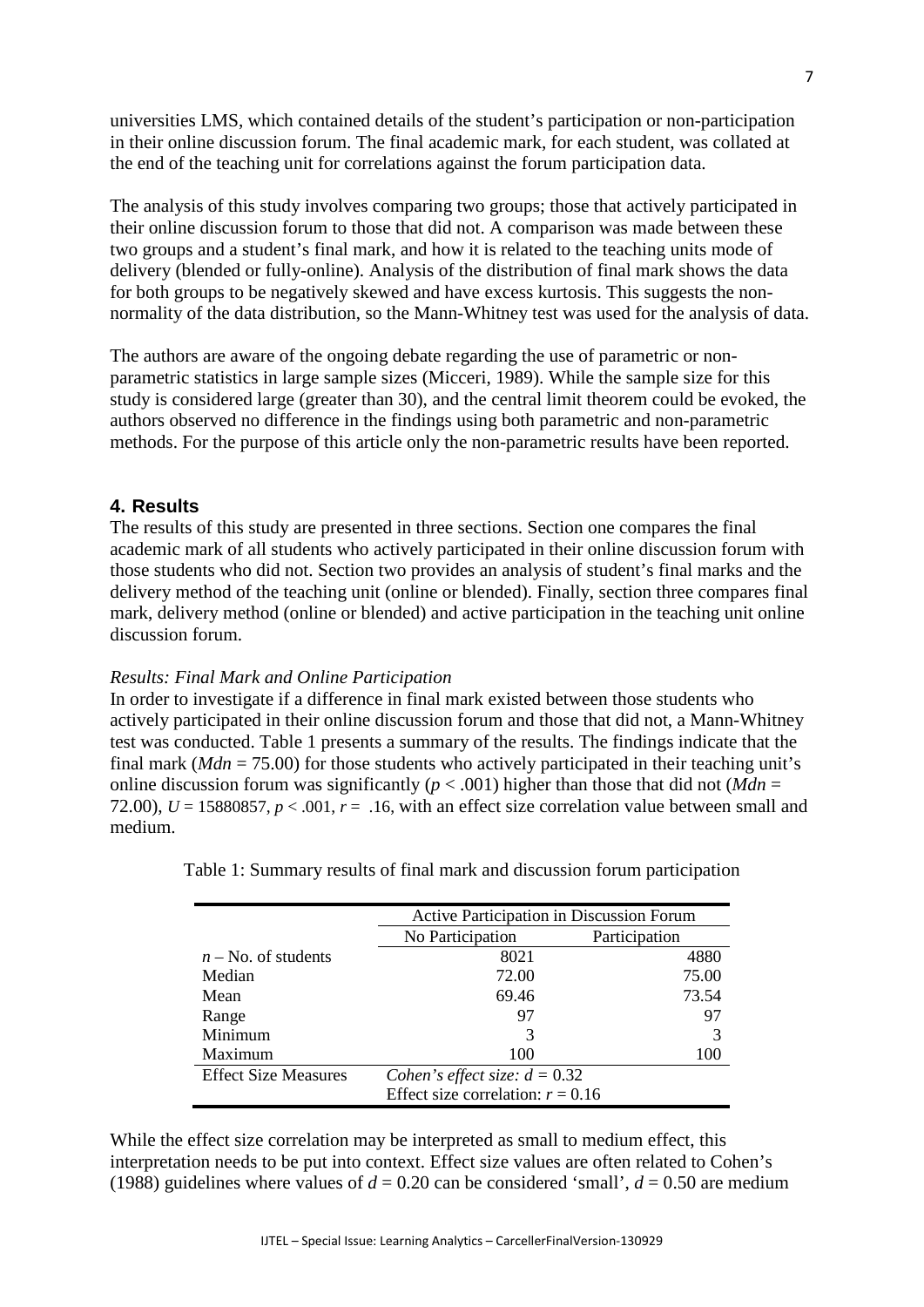and those around  $d = 0.80$  or greater, are considered 'large'. These values are presented by Cohen, as a general 'rule of thumb' in the absence of previous research and should not automatically apply.

Effect size should be interpreted based on the context of the study (Volker, 2006, Hill et al., 2007, Hedges and Hedberg, 2007). Taking into account the nature of the intervention being studied (i.e., use of an online discussion forum), the outcomes being measured and the participants being examined. Hedges and Hedberg (2007) label Cohen's conventions as misleading in educational policy context in which effect sizes of Cohen's  $d = 0.20$  or smaller are often of interest. Hill (2007) demonstrated, across three educational benchmarks (normative expectations for change, policy-relevant gaps and effect size results from similar studies) that an effect size of Cohen's  $d = 0.10$  is meaningful. The results of this study are considered as both statistically significant and meaningful.

#### *Results: Final Mark and Delivery Method*

To investigate the existence of variation in final marks between the students who participated in online teaching units and those that participated in blended teaching units a Mann-Whitney *U* test was conducted. Table 2 presents a summary of the results. The results did not significantly differ and confirms there is no difference in final mark between those students who participated in online teaching units ( $Mdn = 73.00$ ) and those that participated in blended teaching units ( $Mdn = 73.00$ ),  $U = 8155013$ ,  $p = .163$ ,  $r = .01$ 

|                             | Delivery Method                          |         |  |  |
|-----------------------------|------------------------------------------|---------|--|--|
|                             | Online                                   | Blended |  |  |
| $N - No$ , of students      | 1458                                     | 11443   |  |  |
| Median                      | 73.00                                    | 73.00   |  |  |
| Mean                        | 70.56                                    | 71.06   |  |  |
| Range                       | 95                                       | 97      |  |  |
| Minimum                     | 3                                        | 3       |  |  |
| Maximum                     | 98                                       | 100     |  |  |
| <b>Effect Size Measures</b> | <i>Cohen's</i> – effect size: $d = 0.04$ |         |  |  |
|                             | Effect size correlation: $r = 0.01$      |         |  |  |

Table 2: Summary results of final mark and delivery method

#### *Results: Final Mark, Delivery Method and Online Participation*

To further explore the relationship between the final mark, the modality and forum participation a Mann-Whitney test was again conducted. Table 3 presents a summary of the results of students that actively participated in their teaching unit online discussion forum and those that did not, split by delivery method. The test indicated the results to be statistically significant  $(p < .001)$  with the results confirming a positive difference in final mark for those students who actively participated in their teaching unit's online discussion forum than those that did not, irrespective of the delivery method.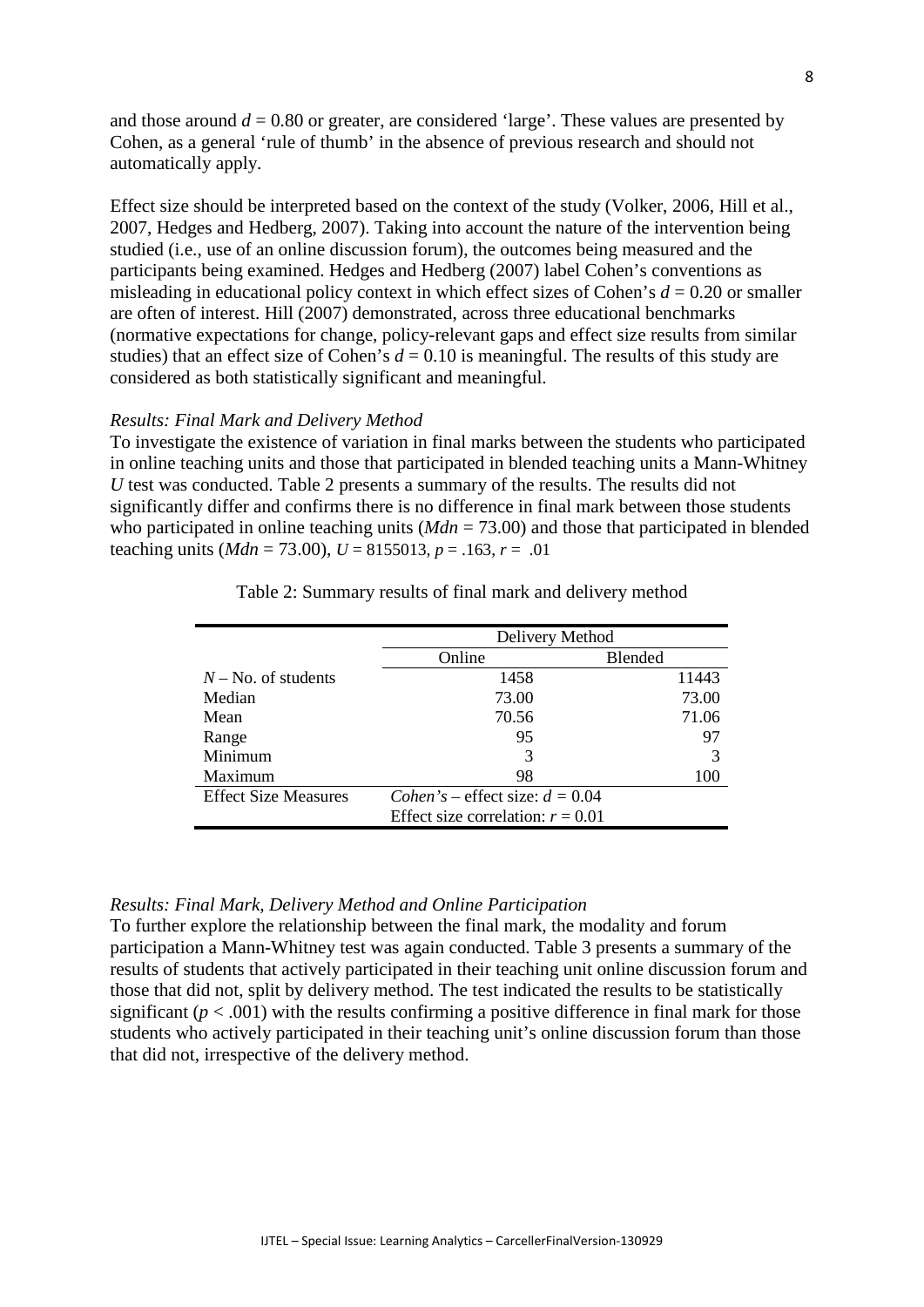| <b>Statistic</b>            | Result                              |               |                                     |                |  |
|-----------------------------|-------------------------------------|---------------|-------------------------------------|----------------|--|
|                             | <b>Online Delivery</b>              |               | <b>Blended Delivery</b>             |                |  |
|                             | No Participation                    | Participation | No Participation                    | Participation  |  |
| $N$ – No. of students       | 882                                 | 576           | 7139                                | 4304           |  |
| Median                      | 72.00                               | 74.00         | 72.00                               | 76.00          |  |
| Mean                        | 69.51                               | 72.16         | 69.45                               | 73.73          |  |
| Range                       | 93                                  | 95            | 97                                  | 96             |  |
| Minimum                     | 3                                   | 3             | 3                                   | $\overline{4}$ |  |
| Maximum                     | 96                                  | 98            | 100                                 | 100            |  |
| <b>Effect Size Measures</b> | Cohen's $d = 0.20$                  |               | Cohen's $d = 0.34$                  |                |  |
|                             | Effect size correlation: $r = 0.11$ |               | Effect size correlation: $r = 0.17$ |                |  |
| Results                     | $U = 222320, p < .001, r = .11$     |               | $U = 12335646, p < .001; r = .17$   |                |  |
|                             |                                     |               |                                     |                |  |

Table 3: Summary results of final mark, delivery method and discussion forum participation.

While there was no significant difference in final mark for those students that did not participate in their online discussion forum (irrespective of teaching units delivery method), the results for the students that did actively participate in their teaching units online discussion forum showed blended delivered teaching units to have larger Mean and Median differences between those students who actively participated in the forum and those that did not, than those students in fully online teaching units.

In summary, it was observed that student's who actively participation in the online discussion forum (on average) obtained a higher final mark in both online and blended delivery methods than those that did not. In addition, those students who actively participated in their online discussion forum in a blended delivered teaching unit (on average) obtained a higher final mark than those students who actively participated in the discussion forum in a totally online teaching unit.

# **5. Discussion**

### *Final Mark and Online Participation*

The findings emerging from this study demonstrate that students, who actively participate in their online discussion forum, achieve significantly higher results than those that did not. As Lin (2008) suggests, individuals that 'invest in social relationships' can increase their access to social capital. This increase in social capital can positively influence their ability to access and mobilise informational, instrumental and emotional support. Online discussion forums do provide an opportunity for students to engage with their peers, to establish new or maintain existing relationships. This investment in relationships through the discussion forum can provide students an opportunity to increase their access to social capital. This higher degree of connectivity within the learning network can be leveraged to access resources, and information to support an individual's academic endeavours.

While it has long been recognised that educational attainment and achievement is not just a product of an individual's natural talent. Many factors influence learning, including instruction-related factors, learning-related factors such as age, sex and some biological factors as well as context related factors like social-class, parental education and culture (van Gog et al., 2009). Obviously, many of these factors are not in the direct control of instructors. However, the use of specific ICT's (like those of the online discussion forum) within their learning environment and the adoption of more socially orientated pedagogy are. These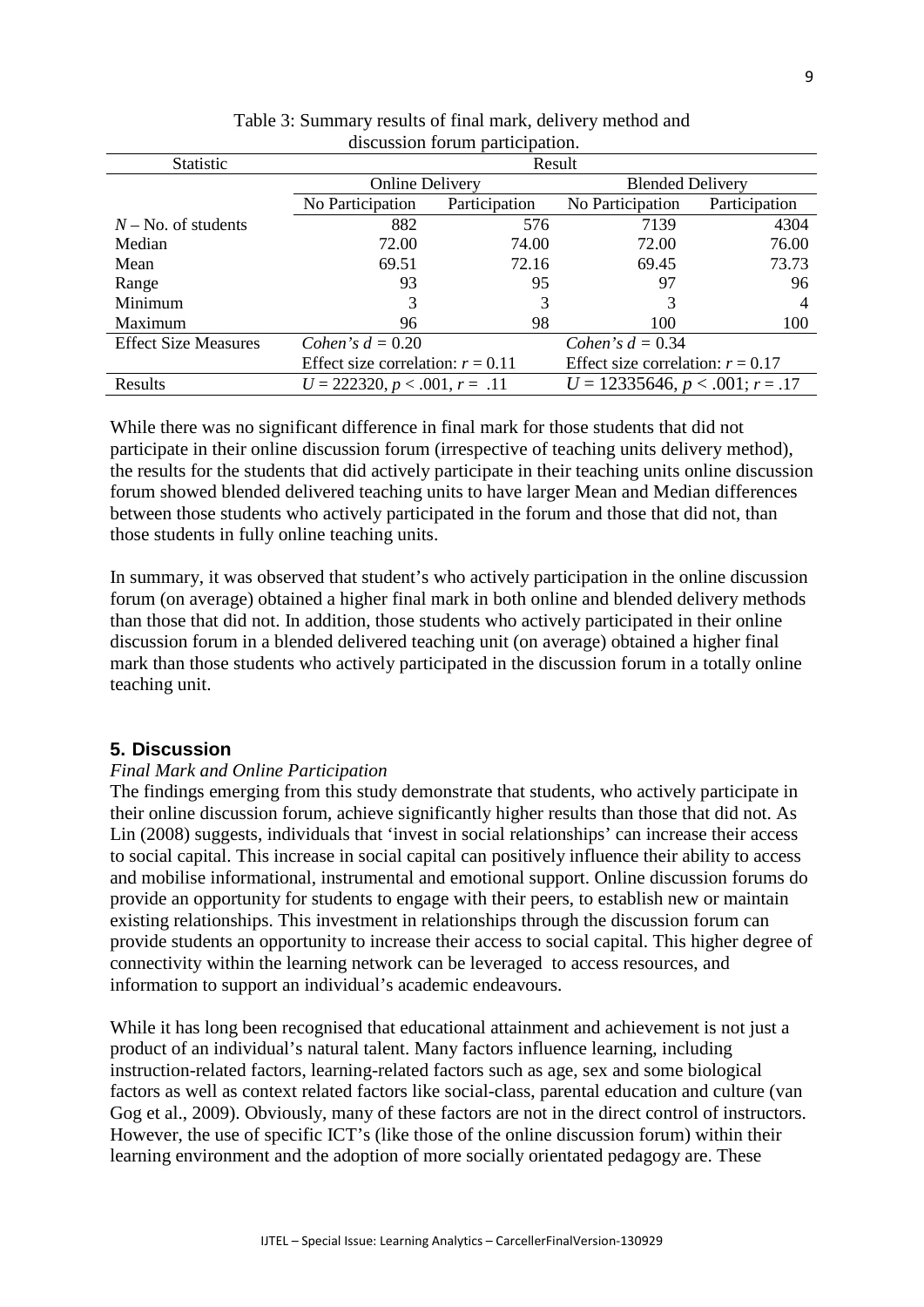aspects can be monitored and constructively manipulated through the use of learning analytics to facilitate student learning (Morris et al., 2005, Dawson, 2009).

#### *Final Mark and Delivery Method*

The results indicate that there was no significant difference in final mark between students who participated in online teaching units and those that participated in blended teaching units. While it is understood that online and blended models of delivery vary in many ways, this result implies that the two groups are the same and that any differences between the online and blended groups did not significantly impact upon a student's assessment. The observed results are aligned to Richard Clark's (1983) theory that the delivery medium has no effect on learning. This is further supported by Russell's (2001) research which also noted that the teaching unit delivery method had no significant difference in student outcomes. However, researchers such as Zhao et al  $(2005)$  have argued that online learning practices in the  $21<sup>st</sup>$ century, are rapidly evolving and will outperform earlier versions of online instruction. With advances in ICTs and their application to education the design and delivery of online education will rapidly evolve. Learning analytics can provide a sound approach for extracting, analysing and interpreting the student trace data in these systems and tools to evaluate the impact of curriculum design and to empower students and teachers in their decisions regarding their learning and teaching practice.

#### *Final Mark, Delivery Method and Online Participation*

The results of this study also indicate that there is a positive difference in final mark for those students who actively participated in their online discussion forum than those that did not (irrespective of the delivery method). However, the results for the blended delivered teaching units on average showed a greater increase in final mark for those students who actively participated in the online discussion forum than the corresponding group from the online teaching units. This difference was also reflected in the effect size correlation values.

According to Boyd and Ellison (2007) students' use social network sites to form and maintain relationships with their offline peers. Subrahmanyam et al. (2008) point out that the overlap between online and offline networks is not perfect, suggesting students selectively choose which relationships to strengthen and reinforce from their offline networks. Students selectively strengthen and reinforce their network to build their pool of social capital. This increase in social capital may be reflected in both the number of relations and the intensity and reciprocity of the relationships (Lin, 1986), providing a competitive advantage through greater access to resources of the social network that is maintained both online and off-line but is available continuously online.

While an online discussion forum can remove some of the barriers associated with face-toface communication, by being less likely to be dominated by a single person and less bound by conventions (Redmon and Burger, 2004), in doing so elements of the face-to-face experience are lost. Implicit cues, social and cultural context provide additional information in the face-to-face communication process (Olson and Olson, 2000), without which, the interaction and the level of social penetration are weakened. Students may also feel more isolated, disorientated in their online environment or lose motivation (Mazza and Dimitrova, 2007). Resulting in networks established in fully online teaching units to most likely be comprised of relationships of less intensity and reciprocity than those established by students participating in face-to-face teaching units, were the relationships are supplemented by the elements of the face-to-face experience.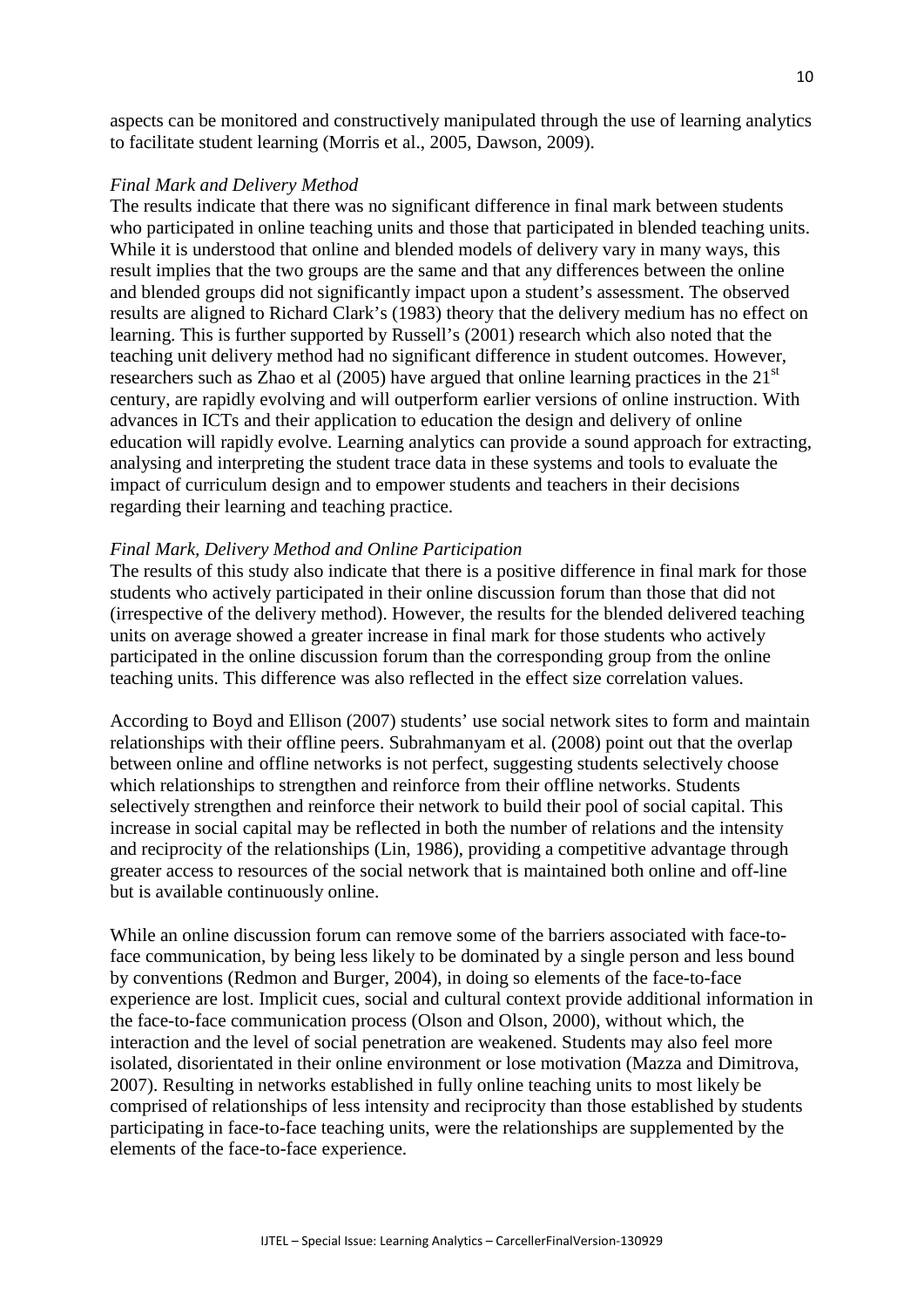The social networks established by students in fully online teaching units will initially provide a shared membership and identity but may have little social penetration. Described by Lin (2008) as 'outer layer' relationships, these relationships contain a broad range of new resources that may not be available through the student's other networks. However, these resources are not likely to be readily accessible as the relationships in the 'outer layer' are typically weak, and have not yet developed network norms and trust. With time and continued participation the relationships are likely to move to what Lin describes as the 'intermediary layer', providing a greater access to resources. It is at this stage that as Parks and Floyd (1996) point out that personal relationships online between individuals are likely to move offline and provide greater opportunity for the relationships to intensify. As such, the difference in student final grades in the blended model of delivery compared to fully online may be explained by increased access to, and more rapid development of, peer relationships fostered through multi-modalities (offline and online).

Our findings confirm that learning analytics can provide pedagogically valuable information, supporting the understanding from earlier studies (Campbell and Oblinger, 2007, Morris et al., 2005, Wang and Tucker, 2001) that data extracted from LMS's can provide pedagogically valuable information of interaction activity throughout a teaching unit. Contemporary educational theorist emphasize the importance of socially orientated pedagogical practices (Austin, 1993, Light, 2001, Tinto, 1997). These practices can be supported providing students with information that allows then to monitor their level of interaction in their forum and set expectations of interaction against benchmarks that can be developed over time for a particular teaching unit. Teachers can also monitor learner behavior in their teaching unit's discussion forum. Providing them with a simple and rapid method to identify students who are not sufficiently engaged in discussion (for their mode of delivery) and may be at risk of non-completion. Teachers can then facilitate and guide students to establish and develop relationships with the peers that will assist them in their academic endeavors.

Learning analytics is still in its infancy (Fournier et al., 2011) and teachers adoption of such methods will be dependent on how difficult they perceive it is to use and understand (Rogers, 1995). By providing teachers with simple and easy to understand measures that allows them to evaluate if a discussion forum is contributing to a students final mark and proving to be an effective tool in their particular context. This information could allow them to make changes to how the discussion forum is structured for the next iteration of the teaching unit and provide a manageable first-step for many educators the use of learning analytics in their teaching unit.

#### *Limitations of the Study*

This study is limited in not being able to control a large number of variables, which include learner characteristics, teacher involvement, frequency and nature of interactions and instructional method. Brown and Wack (1999) suggest that such a criticism can be made of most research studies in education that look at delivery method as an independent variable.

The sample from the study was taken from a single university in Canada, and as such the results should not be considered generalised across different universities and/or countries. Further investigation is needed to establish if the results can be applied across broader contexts.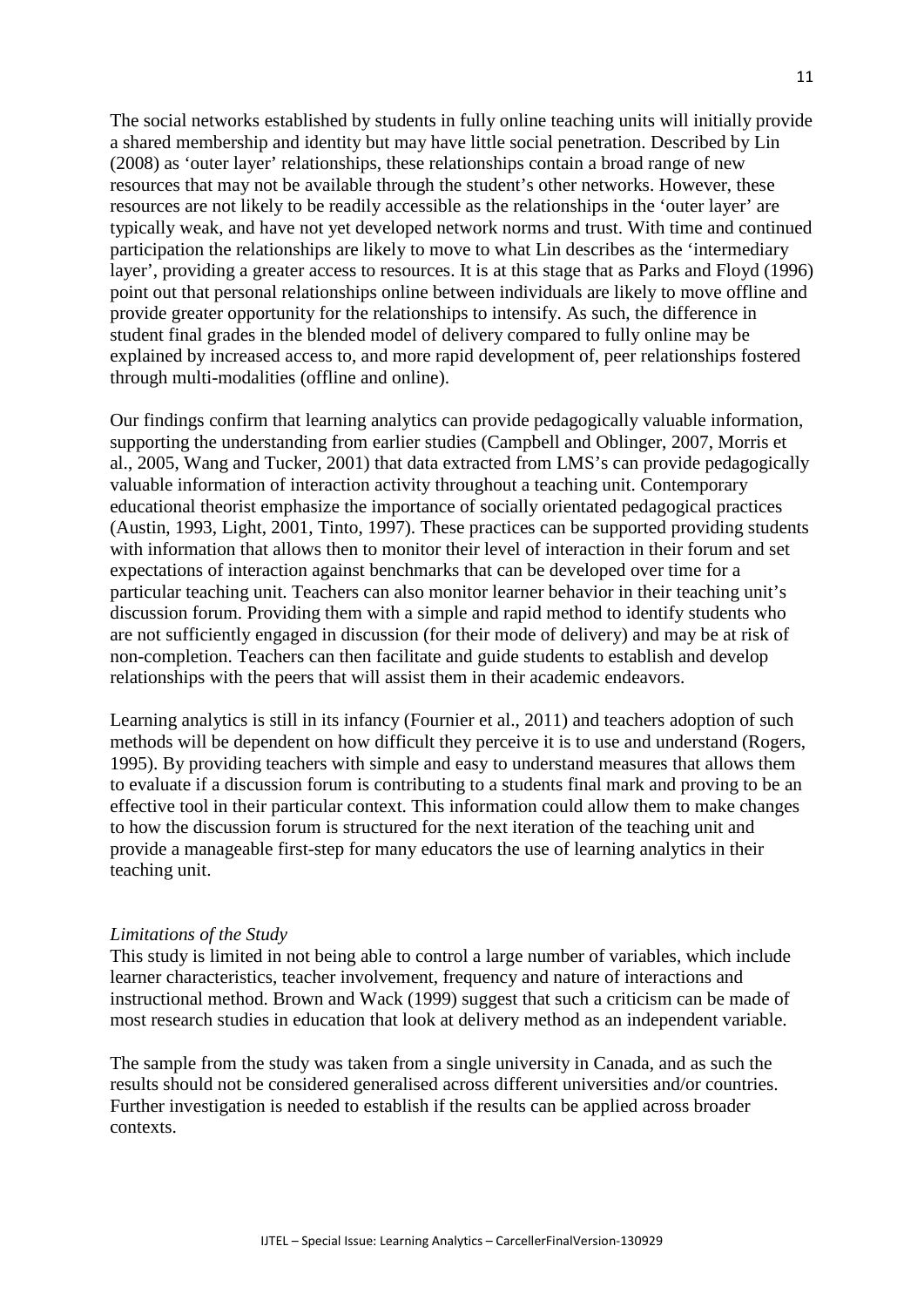Future research would benefit from analysis of homogeneity of effects within the group of teaching units. If a significant variability in the effect sizes was identified, additional research could help identify other variables that could help explain the different outcomes. Further research is also needed to investigate what types of networks students establish as a result of their online participation and the nature of the resources that are embedded in these networks. Lastly, understanding what encourages student's to participate and mobilise the resources embedded in the social network will help better understand how to engage students to become more active in their teaching unit's online discussion forum.

# **6. Conclusion**

With government calls for increased numbers of undergraduates and declining completion rates a concern for universities will be to identify strategies to manage these challenges amidst reduced fiscal resources and constrained by physical infra-structure. While student participation in higher education grows, many universities have also re-evaluated their teaching models and have increased the use of ICT's for the delivery of content, not only in distance education but also in campus-based models of instruction. Learning analytics data derived from various ICTs can provide useful information for teaching staff to guide teaching and learning practices and identify and monitor those students at greatest risk of noncompletion. This paper begins to provide insight to the relationship that online discussion forums have on academic outcomes in both online and blended modes of delivery.

The study illuminates several implications for teaching and learning practice. Namely students participating in blended teaching units use the online network to selectively develop their existing offline network relationships. In contrast students participating in fully online teaching units (in most cases) first need to establish the relationships before developing the intensity and reciprocity in a relationship that will allow them to establish the type of social capital that will allow them to mobilise the resources in the network. Due to the time constraints associated with teaching practice (timetables, course duration, etc.), students undertaking blended models have greater opportunity to develop stronger network ties that can provide increased social capital to assist them in their academic endeavors.

This study is at an early stage and represents a piece of a larger research project that aims to identify if a relationship exists between a student's academic achievement and their personal social capital. While the paper demonstrates an academic advantage for those students that actively participate in the online discussion forum, it can be concluded that the positive impact on academic achievement can be explained in part through the increased access to resources that the established relational connections affords.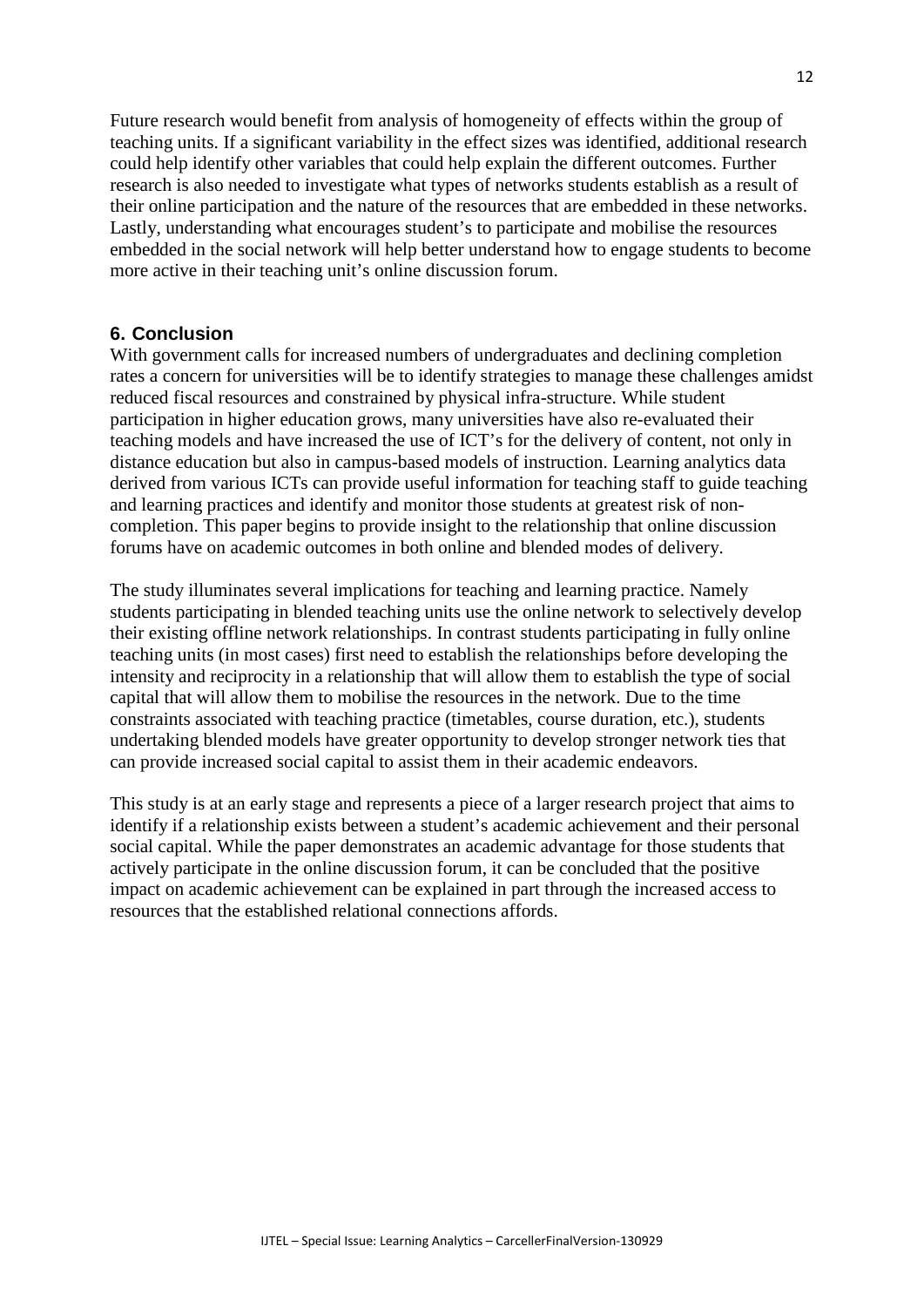## **References**

- 1ST INTERNATIONAL CONFERENCE ON LEARNING ANALYTICS AND KNOWLEDGE 2011. Banff, Alberta: https://tekri.athabascau.ca/analytics/.
- ALLEN, I. E. & SEAMAN, J. 2011. Going the Distance: Online Education in the United States, 2011. Wellesley MA: Babson Survey Research Group
- ALTMAN, I. & TAYLOR, D. 1973. *Social Penetration: The development of interpersonal relationships,*  New York, Holt, Rinehart & Winston.

ANDERSON, T., POELLHUBER, B. & MCKERLICH, R. 2010. Self-paced Learners Meet Social Software: An Exploration of Learners' Attitudes, Expectations and Experience. *Online Journal of Distance Learning Administration,* XIII.

- AUSTIN, A. 1993. *What matters in college: four critical years revisited,* San Francisco, CA, Jossey-Bass.
- BATES, A. W. 2000. *Managing Technological Change: Strategies for college and university leaders,*  San Francisco, Jossey-Bass.
- BOURDIEU, P. 1986. The Forms of Capital. *In:* RICHARDSON, J. G. (ed.) *Handbook of theory and research for the sociology of education.* Greenwood Press.
- BOYD, D. M. & ELLISON, N. B. 2007. Social Network Sites: Definition, History, and Scholarship *Journal of Computer-Mediated Communication,* 13.
- BROWN, G. & WACK, M. 1999. The Difference Frenzy and Matching Buckshot with Buckshot. *The Technology Source,* May/June 1999.
- BURT, R. S. 1992. *Structural Holes: the social structure of competition,* Cambridge, Harvard University Press.
- CAMPBELL, J. P., DEBLOIS, P. B. & OBLINGER, D. G. 2007. Academic Analytics: A New Tool for a New Era. *EDUCAUSE Review,* 42**,** 40-57.
- CAMPBELL, J. P. & OBLINGER, D. G. 2007. Academic Analytics. *EDUCAUSE*.
- CLARK, R. E. 1983. Reconsidering Research on Learning from Media. *Review of Educational Research,* 53**,** 445-459.
- COHEN, J. 1988. *Statistical Power Analysis for the Behavioural Sciences,* Hillsdale, NJ, Lawrence Earlbaum Associates.
- COLEMAN, J. S. 1990. *Foundations of Social Theory,* Cambridge, MA, Harvard University Press.
- DAVIES, J. & GRAFF, M. 2005. Performance in e-learning: online participation and student grades. *British Journal of Educational Technology,* 36**,** 657–663.
- DAWSON, S. 2006. Online forum discussion interaction as an indicator of student community. *Australian Journal of Educational Technology,* 22**,** 495-510.
- DAWSON, S. 2008. A study of the relationship between student social networks and sense of community. *Educational Technology & Society,* 11**,** 224-238.
- DAWSON, S. 2009. 'Seeing' the learning community: An exploration of the development of a resource for monitoring online student networking. *British Journal of Educational Technology,* Published Online.
- DAWSON, S. 2010. 'Seeing' the learning community: An exploration of the development of a resource for monitoring online student networking. *British Journal of Educational Technology,* 41**,** 736- 752.
- FERGUSON, R. 2012. Learning analyitcs: drivers, developments and challenges. *International Journal of Technology Enhanced Learning,* 4**,** 304-317.
- FOURNIER, H., KOP, R. & SITLIA, H. Year. The value of learning analytics to networked learning on a personal learning environment. *In:* International Conference on Learning Analytics and Knowledge 2011 Banff, Alberta. ACN, 104-109.
- FREEMAN, C. 2004. Income inequality in changing techno-economic paradigms. *In:* REINERT, S. (ed.) *Globalization, economic development and inequality.* Cheltenham, UK: Edward Elgar.
- HAYTHORNTHWAITE, C. 1996. Social Network Analysis: An approach and technique for the study of information exchange. *Library and Information Exchange Research,* 18**,** 323-342.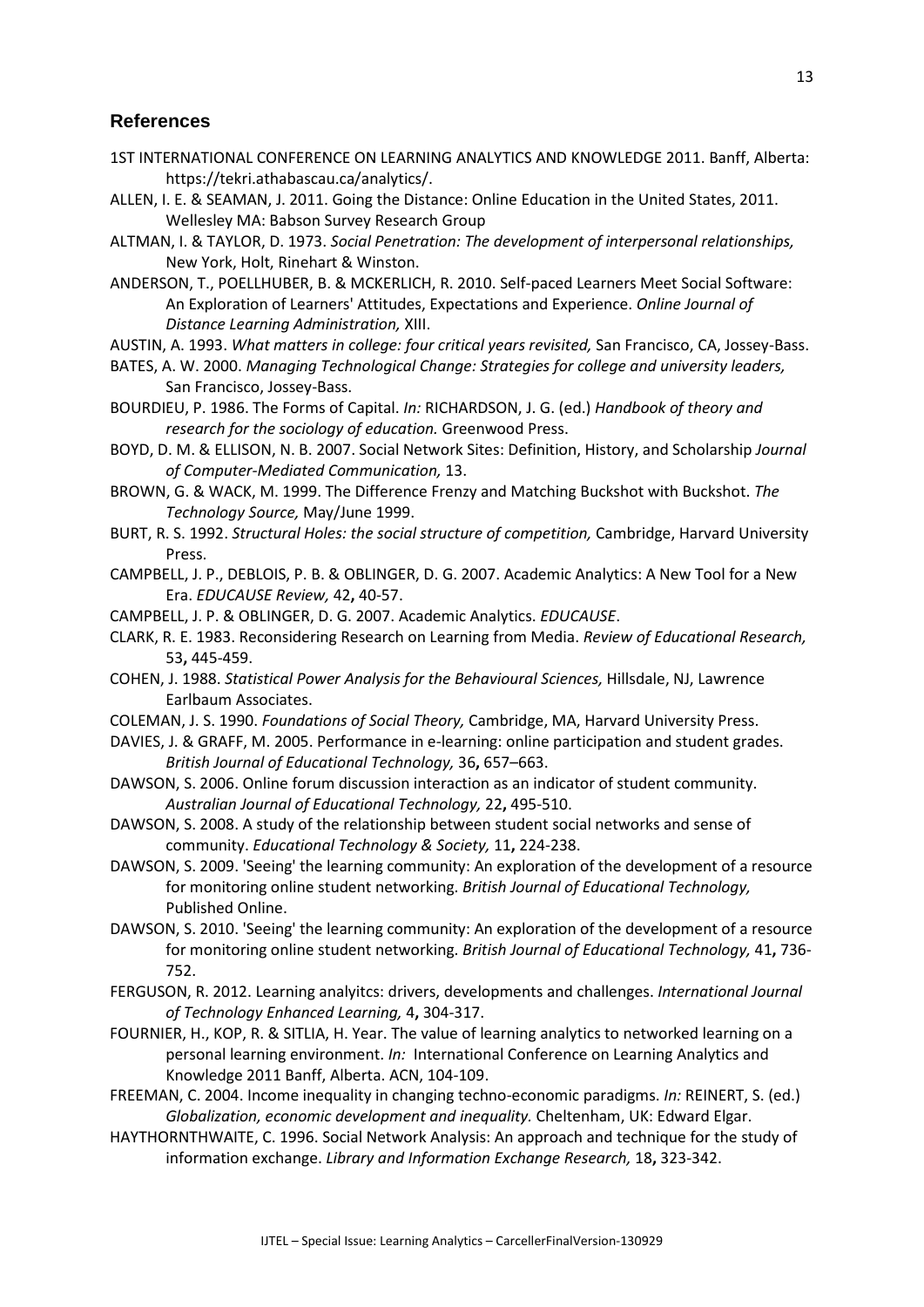- HEDGES, L. V. & HEDBERG, E. C. 2007. Intraclass Correlation Values for Planning Group-Randomized Trials in Education. *Educational Evaluation and Policy Analysis,* 29**,** 60-87.
- HILL, C. J., HOWARD, B. S., BLACK, A. R. & LIPSEY, M. W. 2007. Empirical Benchmarks for Interpreting Effect Size in Research. *MDRC Working Papers on Research Methodology.* MDRC.
- JAHNKE, J. 2010. Student perceptions of the impact of online discussion forum participation on learning outcomes. *Journal of Learning Design,* 3**,** 27-34.
- JOHNSON, L., ADAMS, S. & CUMMINS, M. 2012. The NMC Horizon Report: 2012 Higher Education Edition. Austin, Texas.
- KENNAN, W. R. & HAZLETON, V. 2006. Internal public relations, social capital and the role of effective organizational communication. *In:* BOTAN, C. H. (ed.) *Public Relations Theory II.* Mahwah, NJ: Lawrence Erlbaum Associates.
- LIGHT, R. J. 2001. *Making the most of college: students speak their minds,* Cambridge, MA, Harvard University Press.
- LIN, N. 1982. Social Resources and Instrumental Action. *In:* MARSDEN, P. V. & LIN, N. (eds.) *Social Structures and Network Analysis.* Beverley Hills, CA: Sage.
- LIN, N. 1986. Conceptualizing social support. *In:* LIN, N., DEAN, A. & ENSEL, W. M. (eds.) *Social support, life events, and depression.* Orlando, FL: Academic.
- LIN, N. 2001. *Social Capital: A Theory of Social Structure and Action,* New York, Cambridge University Press.
- LIN, N. 2008. A Network Theory of Social Capital. *In:* CASTIGLIONE, D., VAN DETH, J. W. & WOLLEB, G. (eds.) *The Handbook of Social Capital.* New York: Oxford University Press.
- LONG, D. P. & SIEMENS, G. 2011. Penetrating the Fog: Analytics in Learning and Education. *EDUCAUSE Review,* 46.
- MACFADYEN, L. P. & DAWSON, S. 2010. Mining LMS data to develop an "early warning system" for educators: A proof of concept. *Computers & Education,* 54**,** 588-599.
- MARGINSON, S. 2008. The global position of Australian higher education to 2020. Melbourne: University of Melbourne. Centre for the Study of Higher Education (CSHE).
- MAZZA, R. & DIMITROVA, V. 2007. CourseVis a graphical student monitoring tool for supporting instructors in webbased distance courses. *International Journal of Human-Computer Studies,* 65**,** 125-139.
- MEANS, B., TOYAMA, Y., MURPHY, R., BAKIA, M. & JONES, K. 2010. Evaluation of Evidence-Based Practices in Online Learning: A Meta-Analysis and Review of Online Learning Studies (Revised).
- MICCERI, T. 1989. The Unicorn, The Normal Curve, and Other Improbable Creatures. *Psychological Bulletin,* 105**,** 156-166.
- MORRIS, L. V., FINNEGAN, C. & WU, S. 2005. Tracking student behavior, persistence, and achievement in online courses. *The Internet and Higher Education,* 8**,** 221-231.
- NEWTON, K. 1997. Social Capital and Democracy. *American Behavioural Scientist,* 40.
- OECD 2012. Education at a Glance 2012: OECD Indicators. OECD Publishing.
- OLSON, G. M. & OLSON, J. S. 2000. Distance Matters. *Human-Computer Interaction,* 15**,** 139-178.
- PALMER, S., HOLT, D. & BRAY, S. 2008. Does the discussion help? The impact of a formally assessed online discussion on final results. *British Journal of Educational Technology,* 39**,** 847-858.
- PARKS, M. R. & FLOYD, K. 1996. Making Friends in Cyberspace. *Journal of Communications=,* 46**,** 80- 97.
- PICCIANO, A. G. 2002. Beyond student perceptions: Issues of interaction, presence, and performance in an online course. *Journal of Asynchronous Learning Networks,* 6.
- PUTNAM, R. D. 1993. The Prosperous Community: Social Capital and Public Life. *The American Prospect,* 4**,** 35-42.
- REDMON, R. & BURGER, M. 2004. WebCT Discussion Forums: Asymchronous Group Reflection of the Student Teaching Experience. *Curriculum and Teaching Dialogue,* 6**,** 157-166.
- ROGERS, E. M. 1995. *Diffusion of Innovations,* New York, Free Press.